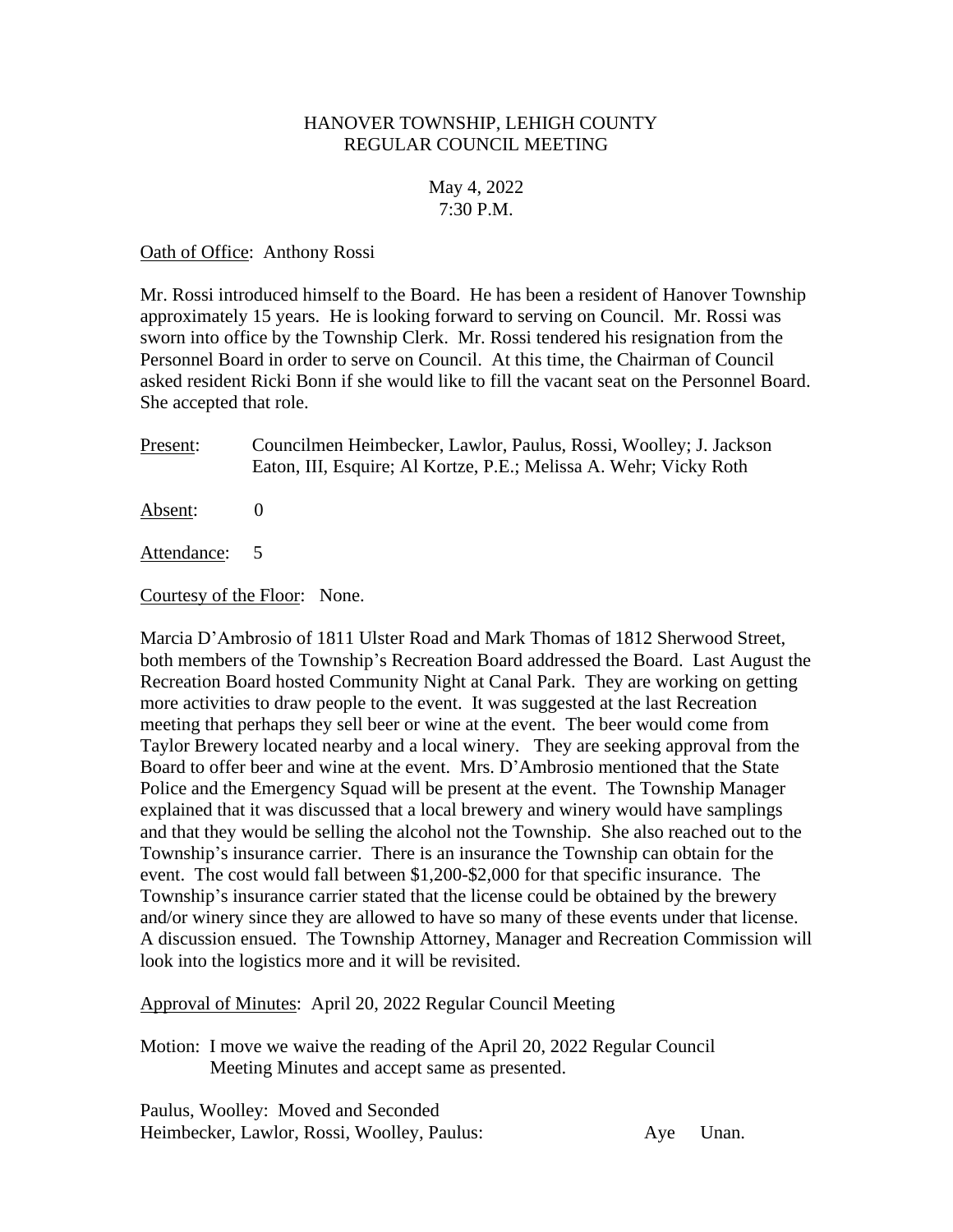Reports:

1. Melissa A. Wehr Township Manager

> 1. The Township Code Car is down for approximately two weeks. The transmission will need to be repaired with an approximate cost of \$6,500. Code will use the electric car until it is repaired.

2. The materials for the new roof at the fire house have been dropped off. They anticipate starting the work next week. The Fire Company, Fire Chief and Fire Company President have been made aware of this. The contractor is aware that the Fire Company is the polling place and will not be on site if not finished by the May 17 Primary.

3. Last week, the Manager attended a Chamber event. B. Braun was selected as the 2021 Lehigh Valley Environmental Innovations Large Business Award for their OEM facility expansion.

4. Today, May 4, is International Firefighter Day. The Manager thanked the Fire Chief, in attendance, and everyone over on Postal Rd. for the dedication, bravery and their willingness to serve not only the community members of Hanover Township but also anyone travelling through our Township.

5. Regarding the No Thru traffic signs discussed at the last Council meeting. Council was asked what location they should be placed at. The Manager spoke with the Public Works Supervisor regarding the location. Her recommendation is to place them on the first available sign that is already there. She is not sure how effective they will be. She asked Council to keep in mind that there is no enforcement of that particular sign. They will be installed in the next couple of days and placed on either side of Ronca Blvd. right when you come in. A discussion ensued.

# 2. Al Kortze, P.E. Township Engineer

- 1. Regarding the Chestnut Grove Basketball Court project, the notice to proceed was issued to the contractor to start. He has an email out to him to get an idea when they can start. The contractor submitted his shop drawings and they've gone through the approval process. He will alert the Manager and Public Works when they are ready to begin construction.
- 2. This week they held a preconstruction meeting regarding the A. Duie Pyle warehouse. The equipment is out there at Lloyd Street. They have a permit for earth moving only. Once the plan gets signed by the City of Allentown and is recorded, then they are free to continue with all of the other work. The Engineer will have one of their inspectors out there intermittently. If any equipment being loaded onto the street or mud on the street, please contact either the Township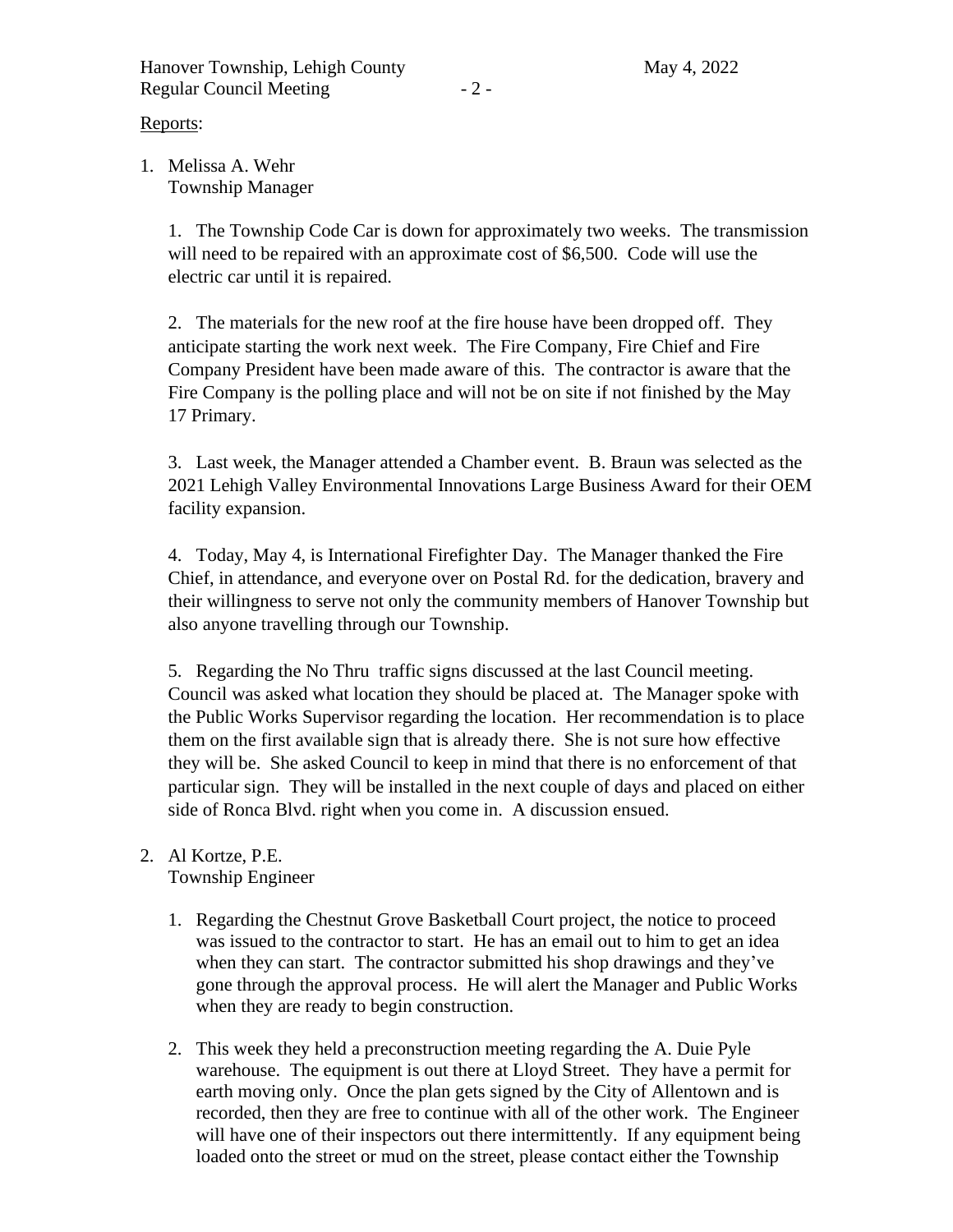Manager or contact the Engineer directly and they will make sure those things are taken care of.

3. J. Jackson Eaton, III, Esquire Township Attorney

### 1. The Township Attorney did not have anything to report.

4. Treasurer's Report (Written)

Motion: I move we accept the computer printouts dated May 4, 2022, for the General Fund Account, Capital Reserve Account, Escrow Account, Liquid Fuels Account, Sewer Account and Water Account subject to audit.

Paulus, Lawlor: Moved and Seconded Heimbecker, Lawlor, Rossi, Woolley, Paulus: Aye Unan.

Unfinished Business: None.

#### New Business:

1. Finger Printing at Community Days (Vote)

The Manager asked Council if they would like to be the sponsor for this activity at Community Days.

Motion: I move that Council sponsor Finger Printing at Community Days.

| Lawlor, Woolley: Moved and Seconded |           |
|-------------------------------------|-----------|
| Heimbecker:                         | Abstained |
| Lawlor, Rossi, Woolley, Paulus:     | Aye       |

2. Tree Replacement and Gate Replacement at the Municipal Garage/Dorothy Way (Chestnut Grove Homeowners Assoc.) (Vote)

The Manager received two estimates of \$2,800 and \$2,500 for the gate replacement. She would like to split the cost 50/50 of the \$2,800 with the Chestnut Grove Homeowner's Association. Regarding the tree replacement, the Manager's recommendation is to plant it at the end so they don't lose a tree. A discussion ensued. The Chestnut Grove Homeowner's is okay with splitting the cost 50/50.

Motion: I move we approve the Tree Replacement and Gate Replacement at the Municipal Garage/Dorothy Way (Chestnut Grove Homeowners Assoc.) with the cost to be split 50/50 by the Township and Chestnut Grove Homeowners Assoc. for the total project as discussed.

| Woolley, Heimbecker: Moved and Seconded     |     |       |
|---------------------------------------------|-----|-------|
| Heimbecker, Lawlor, Rossi, Woolley, Paulus: | Aye | Unan. |